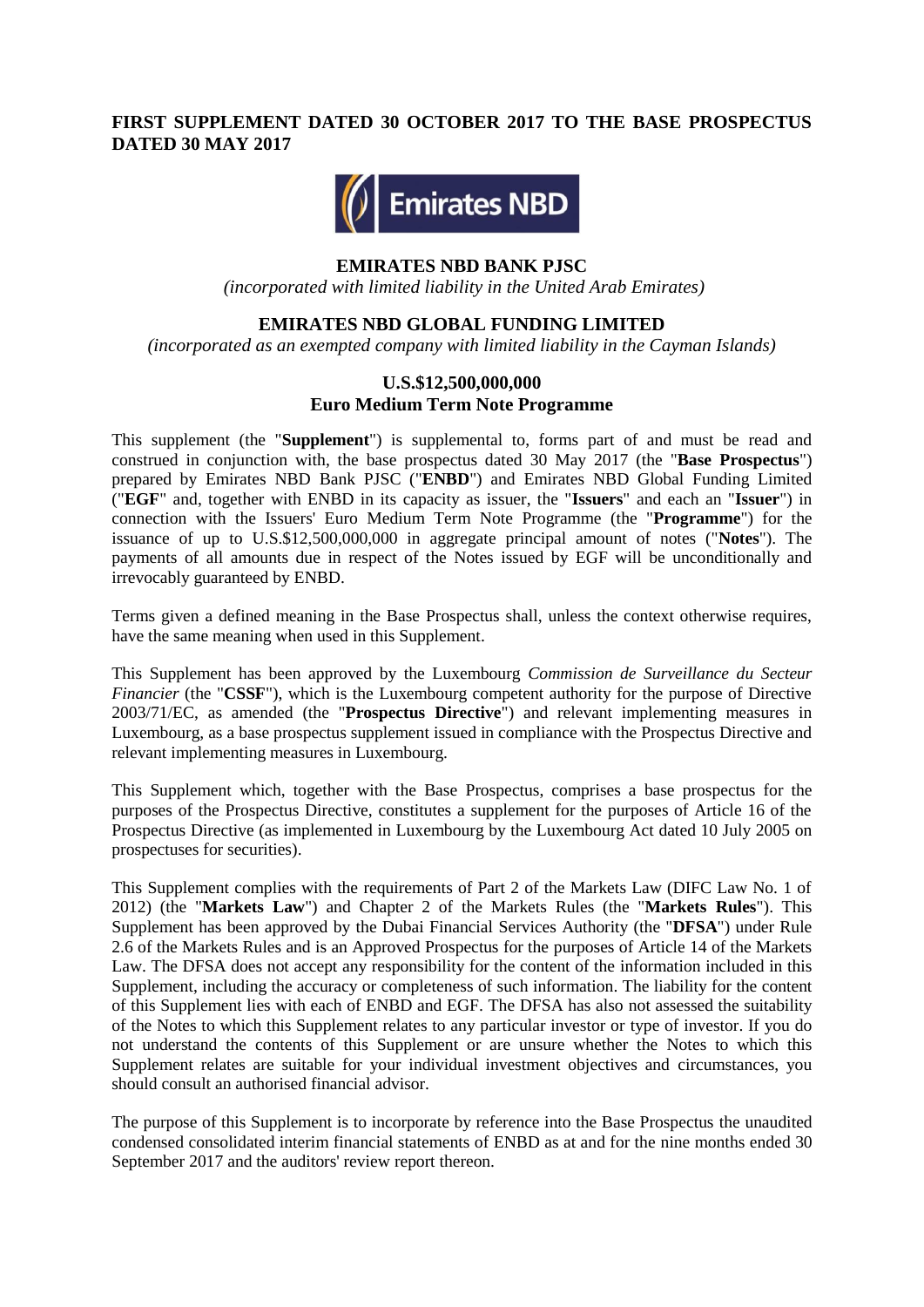## **IMPORTANT NOTICES**

Each of ENBD and EGF accepts responsibility for the information contained in this Supplement. To the best of the knowledge of each of ENBD and EGF (each having taken all reasonable care to ensure that such is the case) the information contained in this Supplement is in accordance with the facts and does not omit anything likely to affect the import of such information.

Information which is updated by reference to one section of the Base Prospectus may be repeated or referred to in other sections of that document. Accordingly, to the extent that there is any inconsistency between: (a) any statement in this Supplement or any statement incorporated by reference into the Base Prospectus by this Supplement; and (b) any other statement in, or incorporated by reference into, the Base Prospectus, the statements in (a) above will prevail.

Save as disclosed in this Supplement, no significant new fact, material mistake or inaccuracy relating to the information included in the Base Prospectus which is capable of affecting the assessment of the Notes issued under the Programme has arisen or been noted, as the case may be, since publication of the Base Prospectus.

Copies of this Supplement and the Base Prospectus are available for viewing on the website of the Luxembourg Stock Exchange at *[http://www.bourse.lu,](http://www.bourse.lu/)* the website of Nasdaq Dubai at *http://www.nasdaqdubai.com* and during normal business hours from the registered office of ENBD at Baniyas Road, Deira, P.O. Box 777, Dubai, UAE and the specified office of the Principal Paying Agent at Winchester House, 1 Great Winchester Street, London EC2N 2DB.

This Supplement does not constitute an offer to sell or the solicitation of an offer to buy any Notes in any jurisdiction to any person to whom it is unlawful to make the offer or solicitation in such jurisdiction.

The Notes have not been and will not be registered under the United States Securities Act of 1933, as amended (the "**Securities Act**") and Notes in bearer form are subject to U.S. tax law requirements. Subject to certain exceptions, Notes may not be offered, sold or delivered within the United States or to, or for the account or benefit of, U.S. persons (see "*Subscription and Sale*" in the Base Prospectus).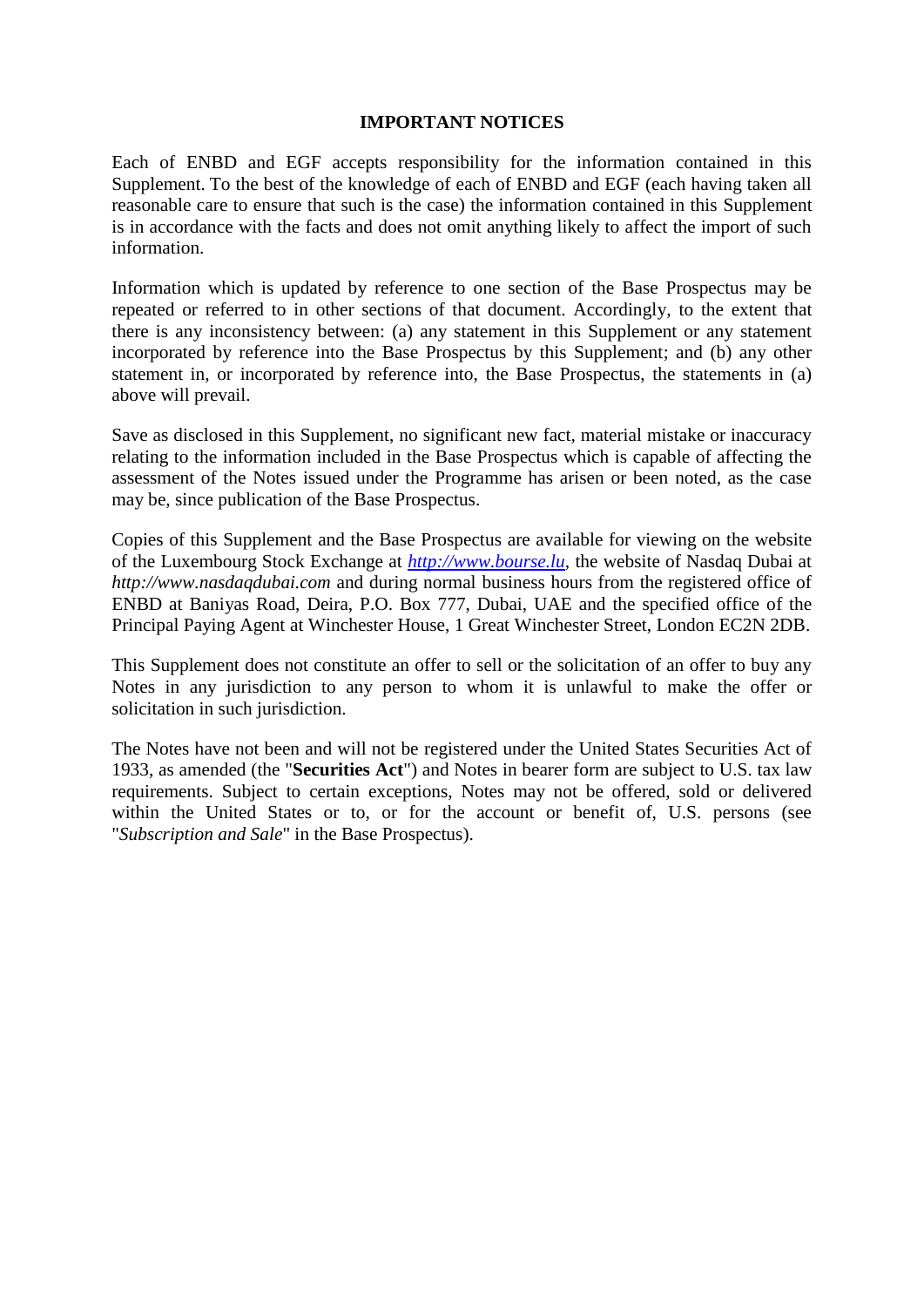## **AMENDMENTS OR ADDITIONS TO THE BASE PROSPECTUS**

With effect from the date of this Supplement, the information appearing in, or incorporated by reference into, the Base Prospectus shall be amended and/or supplemented in the manner described below.

# **1. Incorporation of ENBD's Q3 2017 Financial Information**

On 30 October 2017, ENBD published its unaudited condensed consolidated interim financial statements as at and for the nine months ended 30 September 2017, together with the auditors' review report thereon (the "**Q3 2017 Financial Statements**").

A copy of the Q3 2017 Financial Statements has been filed with the CSSF and the DFSA. The Q3 2017 Financial Statements are incorporated by reference in, and form part of, this Supplement in their entirety and, by virtue of this Supplement, form part of the Base Prospectus.

Copies of the Q3 2017 Financial Statements can be obtained from the Luxembourg Stock Exchange's website at *[http://www.bourse.lu](http://www.bourse.lu/)* and, upon request, free of charge, from the registered office of ENBD at Baniyas Road, Deira, P.O. Box 777, Dubai, UAE and the specified office of the Principal Paying Agent at Winchester House, 1 Great Winchester Street, London EC2N 2DB.

For the avoidance of doubt, any documents incorporated by reference in the Q3 2017 Financial Statements shall not form part of this Supplement or the Base Prospectus.

## **2. Amendments to the Base Prospectus**

- 2.1. The following paragraph shall be deemed to be added as new paragraph (a) on page 20 of the Base Prospectus (and the numbering of the subsequent paragraphs shall be deemed to be amended accordingly):
	- "(a) the unaudited condensed consolidated interim financial statements of ENBD as at and for the nine months ended 30 September 2017, including:
		- (i) consolidated interim statement of financial position (page 2);
		- (ii) consolidated interim income statement (page 3);
		- (iii) consolidated interim statement of comprehensive income (page 4);
		- (iv) consolidated interim statement of cash flows (pages 5-6);
		- (v) consolidated interim statement of changes in equity (page 7);
		- (vi) notes to the consolidated interim financial statements (pages 8-34); and
		- (vii) independent auditors' report (page 1);"